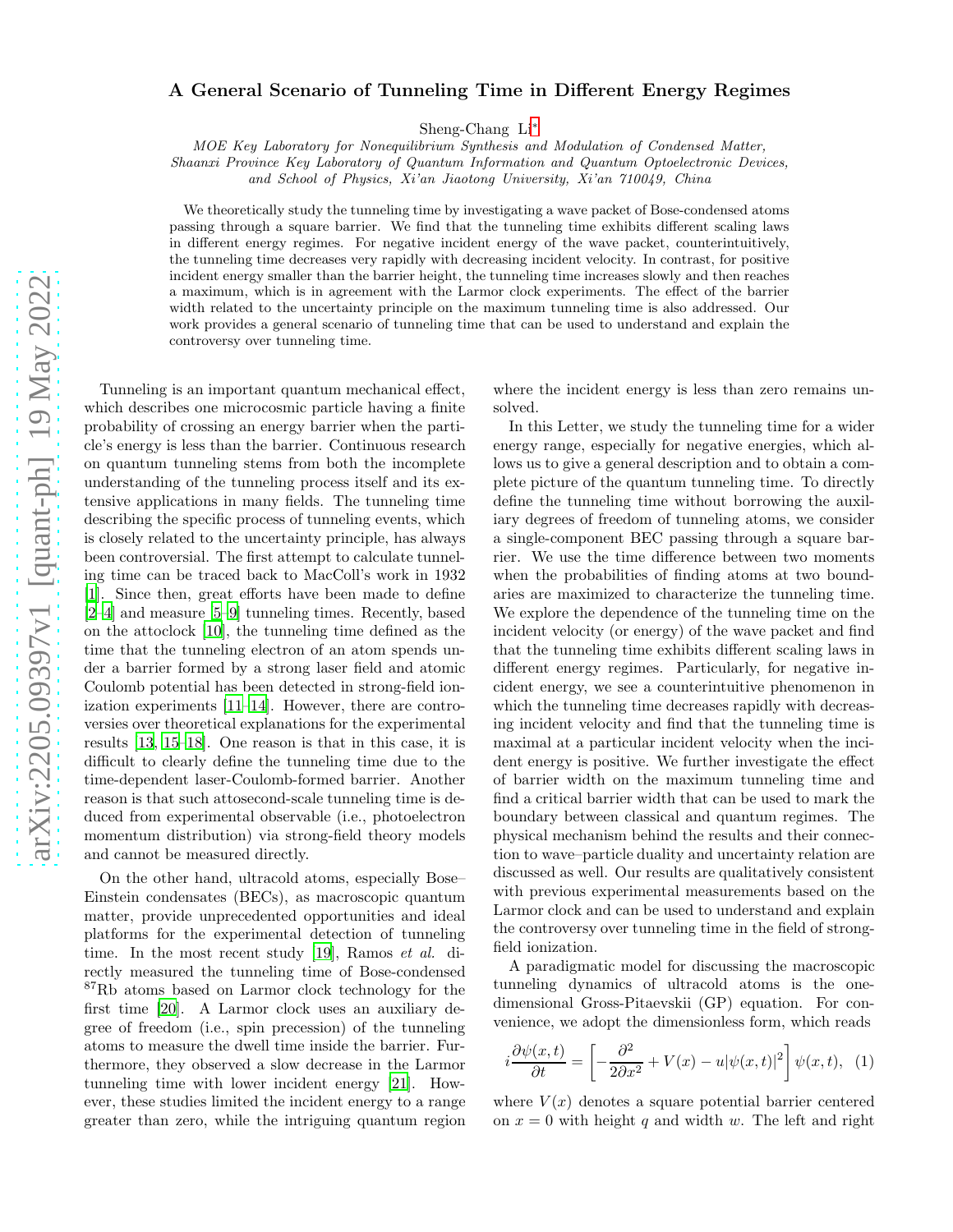

<span id="page-1-1"></span>FIG. 1. Schematic of the quantification of tunneling time. We use  $t_{in}$  and  $t_{out}$  to mark the specific moments when particles enter and exit the barrier, respectively. The two moments correspond to the maximum probability of finding particles at the left and right boundaries of the barrier. The difference between them characterizes the tunneling time.

boundaries of the barrier are located at  $x_{L,R} = \pm \frac{w}{2}$ . The atomic interaction constant u is defined by  $u = \overline{4\pi} n_0 l_0^2$ , with  $n_0$  being the maximum density in the initial distribution of the atomic condensates. The position  $x$ , time t, and macroscopic wave function  $\psi$  are, respectively in units of  $l_0 = 1 \mu m$ ,  $ml_0^2/\hbar$ , and  $\sqrt{n_0}$ , with m being the atom mass and  $\hbar$  being the reduced Planck constant. Initially, we assume that the matter-wave packet takes the following normalized form:

<span id="page-1-0"></span>
$$
\psi(x, t = 0) = \frac{1}{\sqrt{2}} \text{sech}(x + x_0)e^{ivx}.
$$
 (2)

This expression approximates a matter-wave solution comprising one bright soliton with three parameters:  $a_s$ ,  $w_s$ , and v, which denote the amplitude (i.e.,  $1/\sqrt{2}$ ), width (i.e., 2sech<sup>-1</sup> $\frac{1}{2} \simeq 2.634$ ), and velocity, respectively. The matter-wave soliton brings a good opportunity to investigate the wave–particle duality on a macroscopic scale [\[22\]](#page-4-15) due to its particle-like qualities, such as localization, nondispersion [\[23\]](#page-4-16), and center-of-mass trajectories [\[24](#page-4-17)– [26\]](#page-4-18). Soliton tunneling [\[27](#page-4-19)[–30](#page-4-20)] associated with the nonlinear dynamics of a wave packet colliding with a potential can be used to illustrate the link between classical and quantum mechanics [\[22](#page-4-15), [31\]](#page-4-21). Initially, we set  $x_0 = -15$ (i.e., the initial position of the wave packet) to ensure that the wave packet is far enough away from the barrier. We take  $u = 2$  to keep the shape of the wave packet unchanged as it travels freely. In the calculations, we numerically solve the time-dependent GP equation via the time-splitting spectral method for the barrier height  $q = 2$ . By comparing the incident velocity (or energy) of the wave packet with the barrier height, we can differentiate whether the motion of particles is in the classical regime or in the quantum regime.

Generally, to quantify a tunneling process, one must employ local quantities to clearly identify the start and end of tunneling events. A classical particle has a deterministic trajectory, and the time it takes to tunnel is uniquely determined as long as the position and momen-

tum of the particle at the beginning and end are determined. A quantum particle is governed by the principle of uncertainty, and the position and momentum cannot be determined simultaneously. The motion of a quantum particle has no deterministic trajectory that can be traced; thus, there is no universal definition of the beginning and end of tunneling events. In our model [\(1\)](#page-0-0), the microscopic state of a large number of condensed atoms is described by a macroscopic quantum local wave packet [\(2\)](#page-1-0), and the trajectory of the collective motion of particles can be characterized by the center of mass. However, considering the deformation of the quantum wave packet when it collides with the barrier, we use the maximum probability at the barrier boundary to mark the beginning or the end of the tunneling event, as illustrated in Fig. [1.](#page-1-1) To obtain the tunneling time, we denote the start and end moments of the tunneling process by  $t_{in}$  and  $t_{out}$ , respectively. These two moments are determined by the relations

$$
|\psi(x_L, t_{in})|^2 = \max(|\psi(x_L, t)|^2), \tag{3}
$$

$$
|\psi(x_R, t_{out})|^2 = \max(|\psi(x_R, t)|^2). \tag{4}
$$

The difference between  $t_{out}$  and  $t_{in}$  gives the tunneling time, namely,  $\Delta t$ ,

$$
\Delta t = t_{out} - t_{in},\tag{5}
$$

which characterizes the time spent by the atoms inside the barrier.

The main point of this work is to study the tunneling time in different energy regimes and to determine the distinctive behaviors. Indeed, our system has two energy scales: the initial energy of the incident wave packet, i.e.,  $E_0 = \int (\frac{1}{2}|\frac{\partial \psi}{\partial x}|^2 - \frac{u}{2}|\psi|^4)dx$ , and the energy corresponding to the barrier height, i.e.,  $q$ . The initial energy includes two parts: the kinetic energy, i.e.,  $E_k$ , and the potential energy, i.e.,  $E_p$ . The kinetic energy consists of the intrinsic kinetic energy determined by the shape of the initial wave packet, i.e.,  $E_{ks} = E_{ks}(a_s, w_s)$ , and the incident kinetic energy determined by  $v$ , i.e.,  $E_{kv} = E_{kv}(v) = \frac{1}{2}v^2$ . For a given wave packet, the initial energy is a function of both the incident velocity of the wave packet and the strength of the interaction between atoms, i.e.,  $E_0 = E_0(v, u)$ . For Eq. [\(2\)](#page-1-0), we have  $E_0(v, u) = \frac{1}{6}(1 - u + 3v^2)$ , which contains  $E_{ks} = \frac{1}{6}$ ,  $E_{kv} = \frac{1}{2}v^2$ , and  $E_p = -\frac{u}{6}$ . When  $u = 2$ ,  $E_0$  is simply a function of the incident velocity, i.e.,  $E_0(v) = \frac{1}{2}v^2 - \frac{1}{6}$ or  $v(E_0) = \sqrt{2E_0 + 1/3}$ . Subsequently, we study the dependence of the tunneling time on the initial energy (or the incident velocity) of the wave packet, and the main results are shown in Fig. [2.](#page-2-0) Comparing  $E_0$  with q, we discuss the following three regimes separately.

(I) If  $E_0(v) < 0$  [see Fig. [2\(](#page-2-0)b)] or  $v(E_0) < v(E_0 = 0)$ , we find

$$
\Delta t \simeq A \log(v) + B,\tag{6}
$$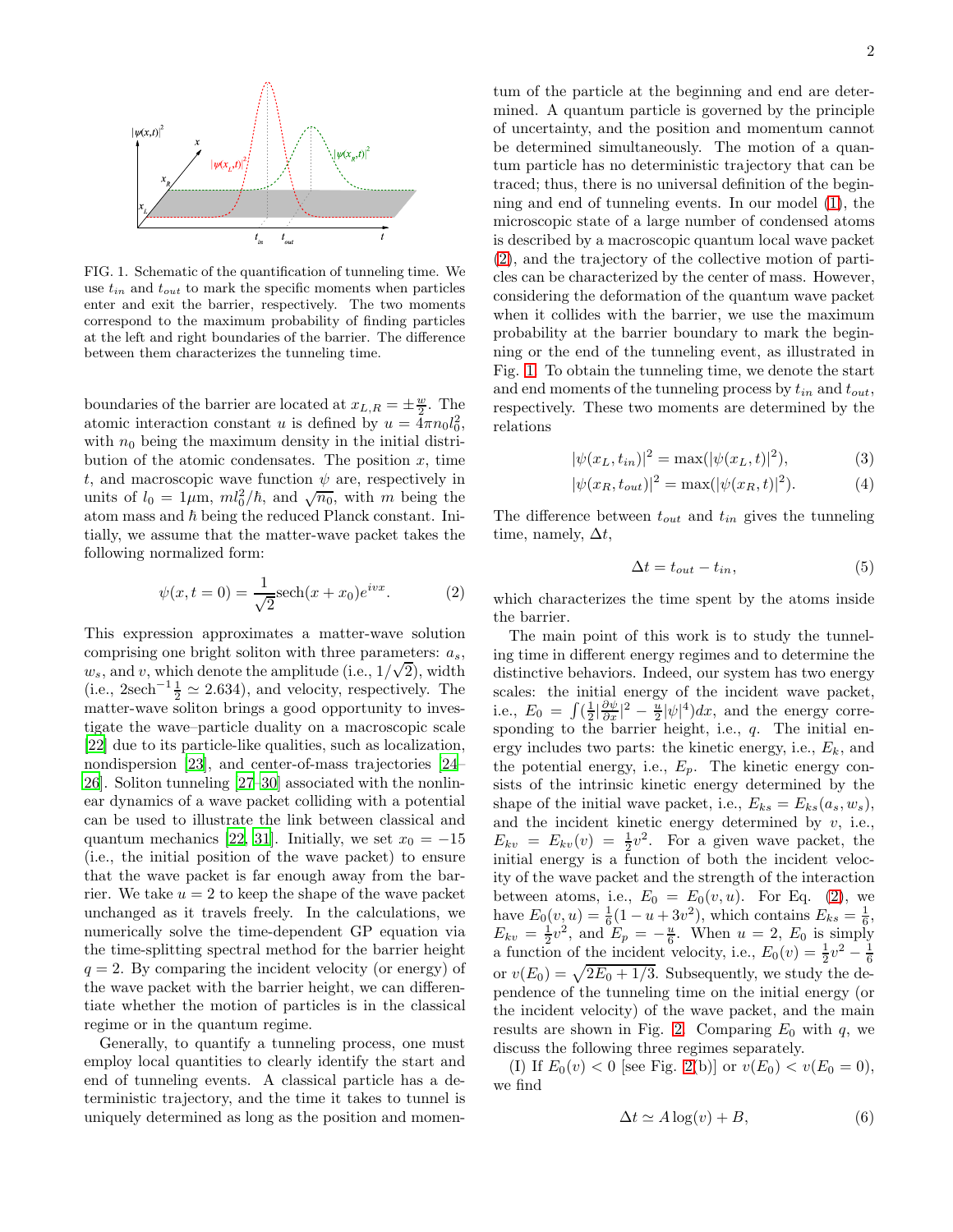

<span id="page-2-0"></span>FIG. 2. (a) Tunneling times as functions of the incident velocity of the wave packet. The barrier width  $w = 1.0$  was used. The numerical data (hollow circle markers) along with the classical (solid line,  $w/v$ ) and semiclassical (dashed lines,  $w/\sqrt{2|q-E_0|}$  results are shown. The fits are illustrated by the dash-dotted and dotted lines, and their fitting parameters are reported in the text. The left vertical line represents the position where the initial energy of the wave packet equals zero [i.e.,  $E_0(v) = 0$ , red solid circle in (b)], and the right vertical line denotes the position where the initial energy matches the barrier height [i.e.,  $E_0(v) = q$ , green solid circle in (b)]. (b) Initial energies (left axis) and tunneling probabilities (right axis) as functions of the incident velocity.

where the constants  $A$  and  $B$  are determined by the width of the barrier. For  $w = 1.0$ , we obtain  $A \simeq 0.66$ and  $B \simeq 0.55$  [see Fig. [2\(](#page-2-0)a)]. In this region, the initial energy of the wave packet is negative. One can regard the wave packet as a quasibound state. The De Broglie wavelength is  $\lambda_D = 2\pi/v(E_0)$ , and its minimum value (i.e.,  $2\pi/v(E_0 = 0) = 2\sqrt{3}\pi \approx 10.883$ ) is larger than the width of the wave packet, i.e.,  $\lambda_D > w_s$ . As a result, the deformation of the wave packet is very small when interacting with the barrier, and the tunneling probability is also very small [see Fig.  $2(b)$ ]. However, the tunneling time in this region increases very rapidly with increasing incidence velocity.

(II) If  $0 < E_0(v) < q$  or  $v(E_0 = 0) < v(E_0) < v(E_0 = 0)$  $q$ , we find

$$
\Delta t \simeq \alpha v + \beta,\tag{7}
$$

where the constants  $\alpha$  and  $\beta$  are determined by the width of the barrier. For  $w = 1.0$ , we obtain  $\alpha \approx 0.045$ and  $\beta \simeq 0.404$  [see Fig. [2\(](#page-2-0)a)]. In this region, the initial energy of the wave packet is positive but less than the height of the barrier. The De Broglie wavelength

is between  $2\pi/v(E_0 = q) = 2\pi/\sqrt{2q + 1/3} \simeq 3.078$  and  $2\pi/v(E_0=0) = 2\sqrt{3}\pi$  and is comparable to the wave packet width, i.e.,  $\lambda_D \sim w_s$ . Before the wave packet arrives at the left boundary of the barrier, we find that the deformation of the packet is remarkable and that the tunneling probability significantly increases [see Fig. [2\(](#page-2-0)b)]. However, the tunneling time in this region is proportional to the incidence velocity and changes very slowly. In particular, we find that the tunneling time is remarkably shorter than that predicted by semiclassical theory, i.e.,  $w/\sqrt{2(q-E_0)}$ .

(III) If  $E_0(v) > q$  [see Fig. [2\(](#page-2-0)b)] or  $v(E_0) > v(E_0 = q)$ , we find

$$
\frac{w}{v} \le \Delta t \le \frac{w}{\sqrt{2(E_0 - q)}}.\tag{8}
$$

In this regime, the tunneling time is more than the classical time  $w/v$  but less than the semiclassical time  $w/\sqrt{2(E_0-q)}$  [see Fig. [2\(](#page-2-0)a)]. The De Broglie wavelength is less than  $2\pi/v(E_0 = q) = 2\pi/\sqrt{2q + 1/3}$ , which quickly decreases and is shorter than the width of the wave packet, i.e.,  $\lambda_D < w_s$ . It is noted that the tunneling probability in this region is greater than 50% [see Fig. [2\(](#page-2-0)b)]. When  $v^2 \gg q$  or  $E_0 \gg q$ , the difference between the classical and semiclassical times disappears, and our numerical results tend to the theoretical predictions [see Fig.  $2(a)$ .

From the perspective of wave–particle duality, the above three regions show the situations where waves are dominant, waves and particles are comparable, and particles are dominant, respectively. Thus, we can naturally regard I as the quantum regime, II as the semiclassical regime, and III as the classical regime [see Fig. [2\]](#page-2-0). It is clear that our theoretical calculation of tunneling time is qualitatively consistent with the recent experimental results of Larmor tunneling times in the semiclassical and classical regimes [\[19](#page-4-12), [21\]](#page-4-14). A maximum tunneling time  $\Delta t_{\text{max}}$  at  $v \simeq \sqrt{2q}$ , where the total kinetic energy of the wave packet matches the barrier height, is also found. Surprisingly, our new results in the quantum regime seem counterintuitive but do support some of the findings in strong-field tunneling ionization [\[17\]](#page-4-22). That is, in the quantum limit  $v \to 0$ , the tunneling of microscopic particles seems instantaneous.

The above results for fixed barrier height and barrier width are dimensionless. In practical measurements, one should pay more attention to the dimensional maximum tunneling time. For example, one can use <sup>7</sup>Li atomic condensate to generate the wave packet [\[32\]](#page-4-23). For the barrier with height  $q = 2\mu m$  and width  $w = 1\mu m$ , when the incident velocity of the wave packet is  $v = 0.017$ mm/s, our theoretical prediction for the maximum tunneling time is  $\Delta t_{\text{max}} = 0.053$ ms. If one uses <sup>87</sup>Rb atoms, when the incident velocity of the wave packet is  $v = 1.382 \text{mm/s}$ , our prediction becomes  $\Delta t_{\text{max}} = 0.656 \text{ms}$ , which is of the same order as the experimental result [i.e., 0.61(7)ms, we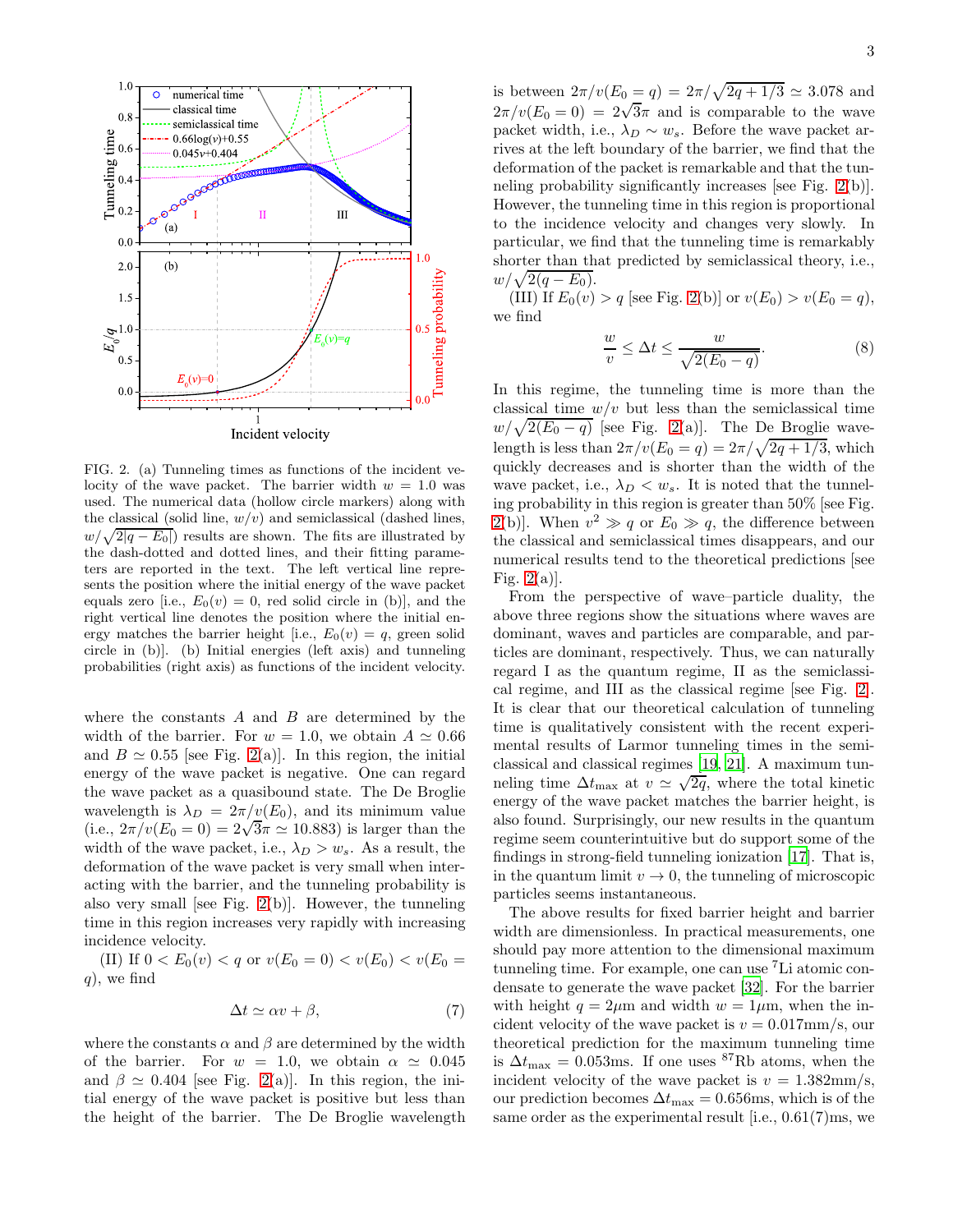

<span id="page-3-0"></span>FIG. 3. The maximum tunneling time (left axis, black solid squares) and the corresponding incident velocity of the wave packet (right axis, red solid circles) as functions of the barrier width. The pink asterisk marks the experimental result given in Ref. [\[19\]](#page-4-12). Two horizontal lines mark the velocities, which are determined by  $E_0(v) = q(v_E,$  olive dash-dotted line) and  $\frac{1}{2}v^2 = q(v_q)$ , blue dotted line). The vertical gray dotted line represents the critical barrier width  $w_c$ , which denotes the boundary between the quantum and classical regions.

have marked this point with an asterisk in Fig. [3.](#page-3-0)] based on the Larmor clock [\[19\]](#page-4-12). The difference between the two results is mainly caused by the difference in both the shape of the barrier and the incident velocity. Actually, both the maximum tunneling time and the corresponding wave packet incidence velocity depend on the barrier parameters and the shape of the incident wave packet, i.e.,  $\Delta t_{\text{max}} = \Delta t_{\text{max}}(q, w; a_s, w_s)$  and  $v_m(q, w; a_s, w_s)$ . For our given wave packet, they are functions of the width and height of the barrier, i.e.,  $\Delta t_{\text{max}} = \Delta t_{\text{max}}(q, w)$  and  $v_m = v_m(q, w).$ 

To gain insight into the connection between  $\Delta t_{\text{max}}$  and  $v_m$ , we discuss the influence of w and for a fixed barrier height q. Figure [3](#page-3-0) shows the variation of both  $\Delta t_{\text{max}}$  and  $v_m$  with w for <sup>87</sup>Rb atoms. We mark the width where  $v_m$ changes most dramatically as  $w_c$  which approximately equals 0.889 $\mu$ m. When  $w < w_c$ , we find that  $\Delta t_{\text{max}}$ increases slowly with w as  $\Delta t_{\text{max}} \simeq (0.15w + 0.44) \text{ms}.$ When  $w > w_c$ , we see that  $\Delta t_{\text{max}}$  increases rapidly with w as  $\Delta t_{\text{max}} \simeq (1.06w - 0.44)$ ms. It is clear that these two different kinds of changes in  $\Delta t_{\text{max}}$  follow good linear rules. Unlike the gradual change in the maximum tunneling time (see solid squares in Fig. [3\)](#page-3-0), the corresponding incident velocity dramatically increases near the critical barrier width and then reaches a saturation value (see solid circles in Fig. [3\)](#page-3-0). It should be mentioned that the saturation velocity is less than the critical velocity  $v_E$  (i.e.,  $E_0(v) = q$ , horizontal blue dash-dotted line) which indicates the boundary between the semiclassical and classical regions and is approximately equal to the velocity  $v_q$  (i.e.,  $v = \sqrt{2q}$ , horizontal olive dotted line). The critical barrier width  $w_c$  corresponds to the posi-

tion  $(\Delta t_{\text{max}}^* \simeq 0.594 \text{ms}, v_m^* \simeq 1.068 \text{mm/s})$  where the wave packet kinetic energy changes most dramatically. In other words, one can use the property that  $v_m$  is sensitive to w to identify  $w_c$ .

We can analyze the above results by using the uncertain relation between energy and time. With the help of  $v_E = \sqrt{2q + 1/3} \simeq 1.546$ mm/s, we have the maximum energy difference  $\Delta E_{\text{max}} = \frac{1}{2} m (v_E^2 - v_m^2)$ . When  $w < w_c$ ,  $\Delta E_{\text{max}} \cdot \Delta t_{\text{max}} > \Delta E_{\text{max}}^* \cdot \Delta t_{\text{max}}^* \approx \frac{\hbar}{2}$  with  $\Delta E_{\text{max}}^* = \frac{1}{2} m [v_E^2 - (v_m^*)^2]$ . In this regime, the uncertainty relation is satisfied, and thus, the tunneling particles have pure quantum properties. When  $w > w_c$ ,  $\Delta E_{\rm max}\cdot\Delta t_{\rm max} < \Delta E_{\rm max}^*\cdot\Delta t_{\rm max}^* \simeq \frac{\hbar}{2}$  $\frac{h}{2}$ . In this region, the uncertainty relation is broken down, and therefore, the tunneling particles have obvious classical properties. We can also analyze the above results by using the uncertain relation between momentum and space. We use  $\Delta p_{\text{max}}$ and  $\Delta x_{\text{max}}$  to record the maximum uncertainty ranges of momentum and position, respectively, which can be expressed as  $\Delta p_{\text{max}} = m(v_q - v_m)$  and  $\Delta x_{\text{max}} = w$  with  $v_q \simeq 1.486$ mm/s. Similarly, we find that when  $w < w_c$ , the uncertain relation  $\Delta p_{\text{max}} \cdot \Delta x_{\text{max}} > \Delta p_{\text{max}}^* \cdot \Delta x_{\text{max}}^* \simeq$  $\hbar$  $\frac{\hbar}{2}$  holds with  $\Delta p_{\text{max}}^* = m(v_q - v_m^*)$  and  $\Delta x_{\text{max}}^* = w_c$ . When  $w > w_c$ , the uncertain relation  $\Delta p_{\text{max}} \cdot \Delta x_{\text{max}} > \frac{\hbar}{2}$ 2 is violated. This implies that when discussing quantum tunneling, both energy requirements (i.e.,  $E_0 < q$  or  $E_0$  < 0) and barrier width constraints (i.e.,  $w < w_c$  =  $\frac{\hbar}{2m(v_q-v_m)}$ ) should be considered, because they together determine the boundary between quantum and classical regimes.

In summary, we have presented a general and detailed study of the tunneling time by investigating the collisions between a macroscopic quantum wave packet and a square barrier. We explore the dependence of the tunneling time on the incident energy of the wave packet and find three different time scales in different energy regimes. In particular, the counterintuitive behavior that the tunneling time increases rapidly with the incidence velocity is shown in the negative incident energy regime, where the tunneling probability is very small. We also investigate the effect of the barrier width on the maximum tunneling time and find a critical barrier width, which together with the incident energy requirement determines the boundary between the quantum and classical regimes. We demonstrate the important role of both wave–particle duality and the uncertainty principle in the study of tunneling time. Our results are not only qualitatively consistent with the Larmor clock experiments but also support the claim of instantaneous tunneling in the study of strong-field ionization. Our study shows a comprehensive physical picture for understanding and studying the tunneling time and provides a new perspective to resolve the controversy over the tunneling time in strong-field ionization.

This work is supported by the National Natural Sci-